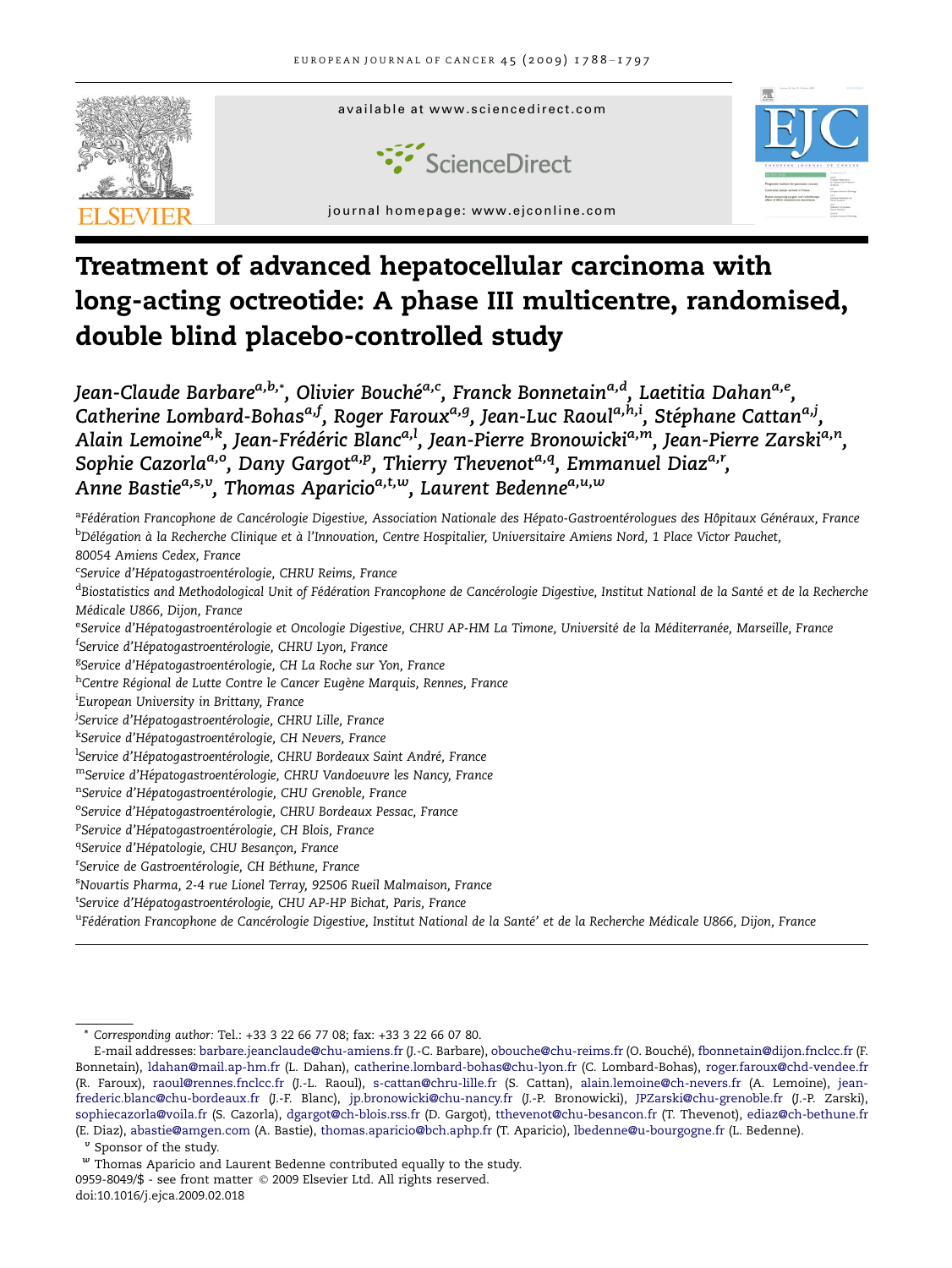#### ARTICLE INFO

Article history: Received 22 December 2008 Received in revised form 10 February 2009 Accepted 13 February 2009 Available online 19 March 2009

#### Keywords:

Hepatocellular carcinoma (HCC) Octreotide Randomised clinical trial Somatostatin receptors Efficacy Tolerability

#### ABSTRACT

Background: A previous study reported a significant survival benefit for octreotide compared with no treatment in patients with advanced hepatocellular carcinoma (HCC). This was investigated further in this multicentre study.

Patients and methods: Two hundred and seventy two patients with HCC who were ineligible for curative treatments or had relapsed following potentially curative therapies were randomised to receive long-acting octreotide, 30 mg as an intramuscular injection once every 4 weeks for up to 2 years, or placebo.

Results: At the time of the final analysis, median overall survival (OS) was 6.53 months (95% confidence interval [CI], 4.8–8.3) for octreotide versus 7.03 months (95% CI, 5.43–8.53) for placebo ( $p = 0.34$ ). Progression-free survival ( $p = 0.26$ ) also did not differ significantly between the two treatment groups. No objective responses were achieved in the octreotide group but 33% of patients achieved disease stabilisation for a mean time of 5.5 months (95% CI, 1.1–9.9). The median time until definitive global health score deterioration (according to QLQ-C30) was 2.3 months (95% CI, 1.4–3.7) in the octreotide and 4 months (95% CI, 2.2–5.7) in the placebo group ( $p = 0.09$ ). There were four objective responses in the placebo group. Octreotide was well tolerated; seven patients reported severe adverse events possibly related to octreotide and there were no cases of haematoma or cholecystitis.

Conclusions: In patients with advanced HCC, octreotide has a favourable safety profile but does not improve OS and could have a negative impact on quality of life.

- 2009 Elsevier Ltd. All rights reserved.

# 1. Background

Primary liver cancer is the fifth most common cancer and the third most common cause of cancer-related deaths in the world.<sup>[1](#page-9-0)</sup> Hepatocellular carcinoma (HCC) is the most common form of primary liver cancer. $<sup>2</sup>$  $<sup>2</sup>$  $<sup>2</sup>$  It is particularly widespread in</sup> Asia and Africa where the prevalence of chronic hepatitis B infection is high, $3$  but there has been a substantial increase in the incidence of HCC in developed countries during the past three decades.<sup>[4](#page-9-0)</sup> This is related to the improvement of other complications of cirrhosis, to the current peak of Hepatitis C virus (HCV)-induced HCC, to new aetiologies such as obesity and diabetes and to immigration from countries of high prevalence of viral infection. HCC is now responsible for approximately 6000 deaths per year in France, according to a recent study.<sup>[5](#page-9-0)</sup>

Most patients with HCC present with advanced disease for which there is no curative treatment. Until recently, systemic treatment remained the only option for most of these pa-tients, but results to date have been generally disappointing.<sup>[6](#page-9-0)</sup> Fortunately, sorafenib, a targeted oral multikinase inhibitor, has demonstrated a significant survival advantage over placebo in a phase III study, $7$  and is now considered as the reference standard for systemic therapy of HCC patients.

However, in 2001, when the study reported here was initiated, no systemic therapy was considered to be effective for patients with HCC, and evaluating new possibilities in large clinical trials was strongly encouraged.<sup>[8](#page-9-0)</sup> One systemic treatment that has been investigated in a number of studies is octreotide, an analogue of the cyclic peptide hormone, somatostatin. Somatostatin is an inhibitory hormone that suppresses the release of various other hormones and has shown regulatory or suppressive effects against various tumours[.9,10](#page-9-0) Somatostatin is believed to act via somatostatin receptors expressed on responsive tumours. In particular,

octreotide has a high affinity to somatostatin receptors subtypes 2 and  $5^{10}$  $5^{10}$  $5^{10}$  Although the expression of somatostatin receptors in HCC has not been studied extensively, the results of two studies suggest that 40–50% of HCC cases express or overexpress somatostatin receptors. $11,12$  This suggests that octreotide may be active against HCC.

The randomised clinical phase III trial reported here was designed to investigate the efficacy of octreotide in advanced HCC. The main aim of the study was to determine whether treatment with long-acting octreotide could prolong overall survival (OS) in patients ineligible for curative treatments. Octreotide was administered as a long-acting formulation, in contrast to the short-acting formulation used in an earlier study, which required twice-daily administration. By reducing the number of injections required, the long-acting formulation could be expected to improve quality of life and reduce the cost of treatment; important benefits if the treatment was shown to be effective.

# 2. Methods

#### 2.1. Patients and study design

Two French cooperative groups, the Fédération Francophone de Cancérologie Digestive (FFCD) and the Association Nationale des Gastroentérologues Hospitaliers (ANGH), performed this multicentre placebo-controlled, phase III study in which patients were recruited from 79 centres in France. Patients were required to have a diagnosis of HCC which was either histologically or cytogenetically confirmed, or based on the presence of the following three criteria: (1) presence of cirrhosis and a tumour with a measurable mass of at least 3 cm in diameter, (2) having a picture consistent with the diagnosis of HCC as determined by two contrast enhanced imaging techniques (ultrasonography and/or computed-tomography scan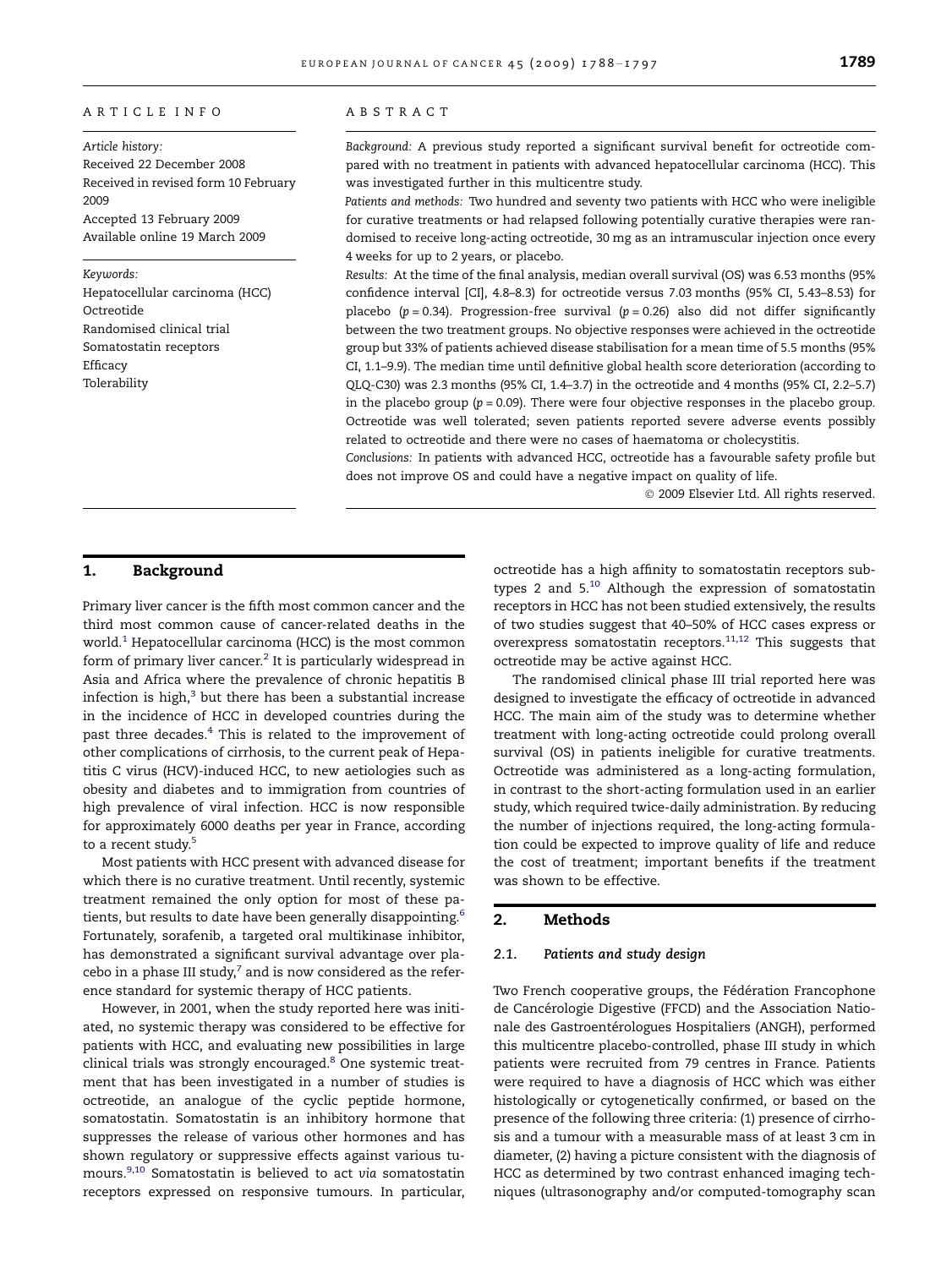and/or MRI), and (3) a serum alpha-fetoprotein (AFP) level of  $\geqslant$  500 µg/l. In addition, patients were required to be at least 18 years of age; be ineligible for curative treatments (transplantation, surgery, percutaneous ablation or chemoembolisation), or to have relapsed following potentially curative therapy; have a Cancer Liver Italian Program (CLIP) score of 0-3<sup>14</sup>; and measurable disease. Exclusion criteria included: the presence of hyperglycaemia ( $\geq$ 2.5 g/l) or hypoglycaemia; life-threatening extra-hepatic disease; pregnancy; serum creatinine level of  $>120 \mu$ mol/l; decreased prothrombin time (<50%); low platelet counts (<50,000/ $\mu$ l); tumour not assessable by medical imageries; symptomatic cholelithiasis.

After checking eligibility criteria, patients were registered at the FFCD data centre. They were then centrally randomised (by computer) 1:1 to receive octreotide (study arm) or placebo (control arm). A minimisation technique was used with stratification according to: institution; CLIP (0 versus 1 versus 2–3); portal hypertension severity; presence or absence of previous oesophageal or gastric haemorrhage; and the presence or absence of oesophageal varice grade  $\geq 2$ .

The protocol was reviewed and approved by the Ethics Review Committee of Région Picardie, France (16<sup>th</sup> May 2002). All patients provided written informed consent and the study was conducted in accordance with the ethical guidelines of the Declaration of Helsinki and Good Clinical Practice guidelines. Patients as well as investigators were blinded in all centres. Trial monitoring using written operating procedures was performed by a trained clinical research assistant from the FFCD. Furthermore queries source data verification was also performed on site; 100% source data verification (checkup of all data) was performed for inclusion and exclusion criteria, informed consent, study medication, adverse events, serious adverse events and for primary and secondary endpoints.

## 2.2. Treatment

Octreotide (Sandostatin LAR, Novartis Pharma, Nürnberg, Germany) was administered as an intramuscular injection at a dose of 30 mg, given once every 4 weeks. Each dose of octreotide was dissolved in 2 ml sodium chloride (NaCl). Patients in the placebo group received injections of 2 ml NaCl once per month. Study treatment or placebo was delivered according to randomisation for 2 years or until death or early stopping (due to a serious adverse event (AE) or patient refusal). If at any time during the trial intramuscular injection was contraindicated, treatment was temporally stopped until prothrombin time and/or platelets counts recovered. Injections were administered by a trained study nurse. Study medication was coded and labelled by Novartis Pharma to preserve blinding.

Best supportive care and appropriate management of the liver disease as usually practised in the individual centres were continued. During the trial no other anti-tumour treatments were permitted. If required, corticosteroid medication (up to 20 mg/d) was permitted to prevent development of decompensated diabetes mellitus.

#### 2.3. Assessments

Prior to randomisation (within 2 weeks), age, weight, diagnosis, history and aetiology of cirrhosis were recorded for each patient. In addition, a clinical examination was performed and World Health Organization (WHO) performance status was determined, while patients also completed the EORTC QLQ-C30 quality of life (QoL) assessment. Blood samples were collected for assessment of laboratory parameters including prothrombin time and AFP levels. Child-Pugh and CLIP stage were determined. Liver morphology and tumour staging were assessed either by abdominal computed-tomography scan or abdominal MRI and thoracic fluoroscopy  $(\leq 1 \text{ months})$ , and from this information tumour size was determined according to response evaluation criteria in solid tumours (RECIST) criteria.<sup>15</sup> Permeability of the portal vein was checked on contrast-enhanced techniques and an endoscopic examination of the upper gastrointestinal tract was required within 3 months of randomisation.

During the study, patients were evaluated every 4 weeks for 2 years or until treatment was stopped and then every 12 weeks until death. This assessment included a clinical examination, and assessment of quality of life and laboratory parameters. Thoracic and abdominal computer tomography (CT) scans were performed at weeks 12 and 24 to assess objective responses. For patients with evidence of an objective response (partial or complete), a further CT scan was performed 4–8 weeks after the initial scan to confirm the response. During these evaluations digestive bleeding and hepato-renal syndromes were recorded if present. Toxicity data and AEs were systematically recorded during treatment. Those potentially related to octreotide treatment are reported. Those probably due to tumoural progression or underlying cirrhosis are not.

## 2.4. Statistical analysis

All analyses were performed according to a strict intent-totreat principle (all included patients whatever treatment received and eligibility criteria). Analysis of primary endpoint was also done in per-protocol population defined as all eligible patients receiving at least one dose of treatment or placebo.

The study was powered to detect an improvement in median OS from 7.7 months with placebo to 12 months with octreotide treatment, with a type I error (bilateral) alpha of 0.05 and a power of 90%. To achieve this, it was required to observe 221 deaths. The study therefore aimed to enrol 270 patients over 3 years (allowing for a dropout rate of 5%) with at least 1 year of follow-up for the last included patient.

The primary endpoint was OS, calculated from the date of randomisation until death from any cause or censored at the last follow-up. Secondary endpoints included: progressionfree survival, defined as the time interval between randomisation and progression or death; quality of life; objective tumour response; and safety. Time until definitive Global health score deterioration was defined as the time interval between randomisation and the first occurrence of a  $\geqslant$  5 point decrease in QLQ-C30 score without a  $\geqslant$  5 point improvement in QoL score or any further available QoL data. It was censored at the last follow-up in cases of no score deterioration.

The Kaplan–Meier method was used to estimate survival. Log-rank and stratified log-rank tests (according to randomisation stratification criteria) were used to assess differences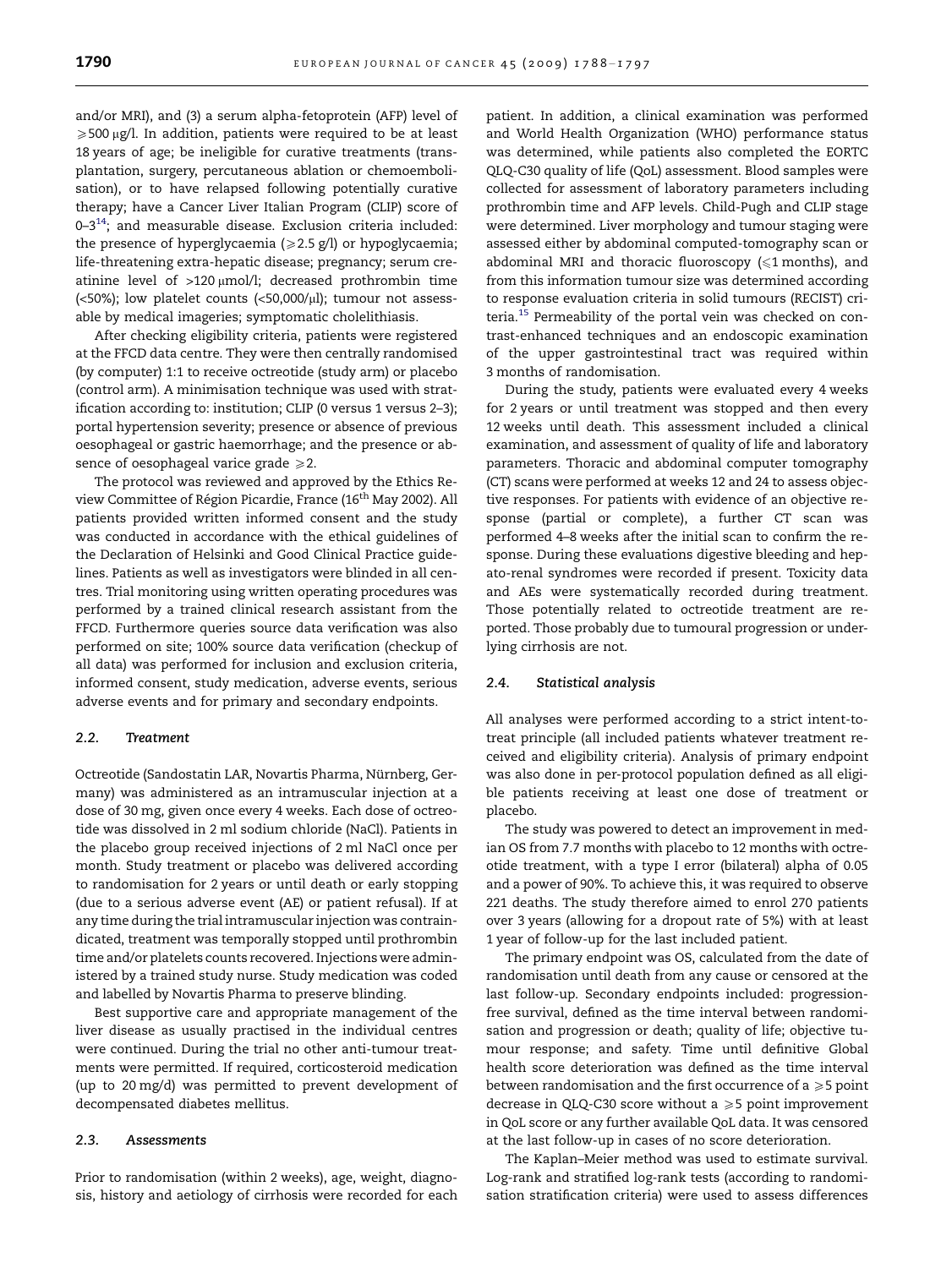between arms. A univariate Cox model was used to calculate the hazard ratio (HR) with a 95% CI. A multivariate Cox model was applied to calculate the treatment HR independently of the stratification criteria and the main clinical factors at inclusion not included in CLIP score. Interaction between stratification criteria and treatment were tested and, if significant, subgroup analyses were performed. The chi square or Fisher's exact test was used to compare the incidence of AEs and to compare incidence of any grade AEs between treatment groups amongst patients receiving at least one dose of treatment or placebo.

An interim analysis was planned when 150 deaths had been observed in order to estimate median OS in each arm (without statistical comparison) and to determine whether an increase in sample size might be required. This interim analysis was performed in January 2004 and the independent data monitoring committee (composed of two hepatologists

and one biostatistician) recommended not increasing the sample size.

All statistical analyses were performed using Stata V 10 at a 5% level of significance.

#### 3. Results

## 3.1. Patients

A total of 272 patients were recruited between July 2002 and October 2003, and were randomised to receive octreotide  $(n = 135)$  or placebo  $(n = 137)$ . In the placebo and octreotide groups, 55 (40%) and 65 (48%) patients were included from centres enrolling less than five patients, respectively. As shown in Fig. 1, 32 (24%) patients in the octreotide group and 40 (29%) patients in the placebo group did not meet the eligibility criteria. The data cut off for final analysis was per-



Fig. 1 – Flow chart showing patient disposition.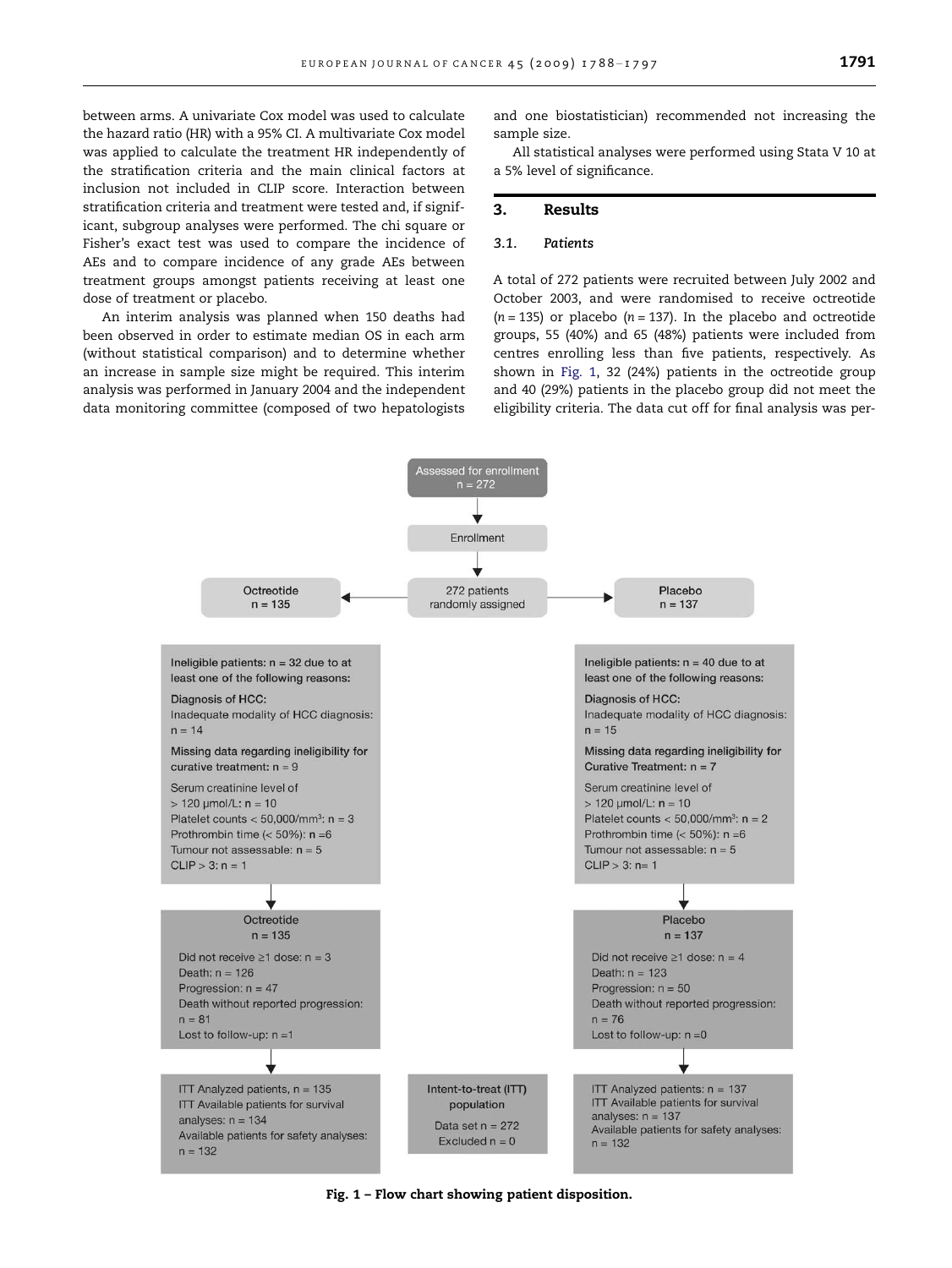formed in October 2005. Median follow-up was 31 months in the octreotide arm and 30 months in the placebo arm.

Baseline characteristics were similar between the two treatment groups and are summarised in Table 1. Most (75%) of the patients were male and the median age was 70 years [range, 39–88 years]. Cirrhosis was present in 79% of patients and was alcohol-related in 75% of patients. A quarter (25%) of the patients had a CLIP score of 3 while 38% had a CLIP score of 2. Most patients (79%) had a good performance status (World Health Organization [WHO] score 0–1). Metastases were present in a fifth (21%) of patients and 22% had portal thrombosis. A quarter (25%) of patients had oesophageal varice grade  $\geq 2$ , while 7% had had previous oesophageal or gastrointestinal bleeding, and 35% had elevated AFP levels  $\approx 500 \text{ µg/l}.$ 

## 3.2. Treatment and safety

The median number of injections received was 5 (0–25) for the octreotide group and 6 (0–27) for the placebo group. The median duration of treatment was 4 months (0–26) for the octreotide group and 5 months (0–23) for the placebo group. Octreotide was generally well tolerated. Approximately twothirds of patients in both treatment groups experienced at least one AE that was possibly related to treatment, and approximately a quarter (24% for octreotide and 29% for placebo) experienced at least one severe (grade 3/4) AE [\(Table 2\)](#page-5-0).

The most frequently reported treatment-related AEs are summarised in [Table 2.](#page-5-0) Diarrhoea was the most frequently reported treatment-related AE, occurring in 40% of the octreotide group and 26% of the placebo group, but only one patient in each treatment group experienced severe diarrhoea. The other AEs reported in more than 10% of patients in either group were: nausea, reported in 19% of the octreotide group and 29% of the placebo group; heartburn, which occurred in 10% of the octreotide group and 13% of the placebo group; hyperglycaemia, reported by 33% of the octreotide group and 28% of the placebo group; and injection-site reaction, reported in 17% of the octreotide group and 15% of the placebo group. Nine patients (7%) in the octreotide group and 7 (5%) in the placebo group experienced severe hyperglycaemia, and one patient in the octreotide group experienced a severe injectionsite reaction. In addition, one patient in the octreotide group suffered a stroke. There were no significant differences between the two groups in the incidence of treatment-related AEs, except for diarrhoea, and there were no cases of haematoma due to needle puncture or cholecystitis.

Detailed analysis of the source data showed that only seven patients (5.2%) experienced serious AEs that were possibly related to octreotide. One patient (0.7% of those treated with octreotide) died due to sudden stroke. For this patient, imaging (CT scan and MRI realised in the 2 d following stroke) results were normal, even in an a posteriori review by radiologists and neurological and cardiovascular risk factors were absent. In addition, no potential causal underlying brain disease was found at autopsy. Unfortunately, this unexpected death could not be adequately explained despite the postmortem examination procedure.

Four patients (2.9%) suffered from glycoregulation disorders (hyperglycaemia,  $n = 2$ ; hypoglycaemia,  $n = 2$ ), while 2 pa-

| Table 1 - Patients baseline characteristics.      |                       |                    |  |  |
|---------------------------------------------------|-----------------------|--------------------|--|--|
|                                                   | Octreotide, $n = 135$ | Placebo, $n = 137$ |  |  |
| Patients enrolled from centres including, %       |                       |                    |  |  |
| $<$ 5 pts                                         | 48                    | 40                 |  |  |
| $\geqslant$ 5 pts                                 | 52                    | 60                 |  |  |
| Men, %                                            | 81                    | 69                 |  |  |
| Mean age, (SD), years                             | 65 (9)                | 69 (9)             |  |  |
| Cirrhosis present, %                              | 79                    | 77                 |  |  |
| Alcohol-related cirrhosis, %                      | 77                    | 74                 |  |  |
| Child-Pugh score, %                               |                       |                    |  |  |
| A                                                 | 67                    | 67                 |  |  |
| B                                                 | 24                    | 23                 |  |  |
| C                                                 | $\mathbf{1}$          | $\mathbf{1}$       |  |  |
| CLIP score, %                                     |                       |                    |  |  |
| $\mathbf{0}$                                      | 6                     | $\overline{7}$     |  |  |
| $\mathbf{1}$                                      | 28                    | 25                 |  |  |
| $2 - 3$                                           | 65                    | 67                 |  |  |
| $\overline{4}$                                    | $\mathbf{1}$          | $\mathbf{1}$       |  |  |
| WHO performance status 0-1, %                     | 79                    | 80                 |  |  |
| Portal thrombosis, %                              | 21                    | 23                 |  |  |
| Metastases present, %                             | 22                    | 21                 |  |  |
| αFP $\geqslant$ 500 μg/l, %                       | 30                    | 43                 |  |  |
| Previous oesophageal or gastric haemorrhage, %    | 8                     | 6                  |  |  |
| Presence of oesophageal varice grade $\geq 2$ , % | 28                    | 23                 |  |  |
| Mean serum creatinine level, µmol/l (SD)          | 80.9 (22.8)           | 82.3 (23.0)        |  |  |
| Patients received prior therapy, %                | 31                    | 28                 |  |  |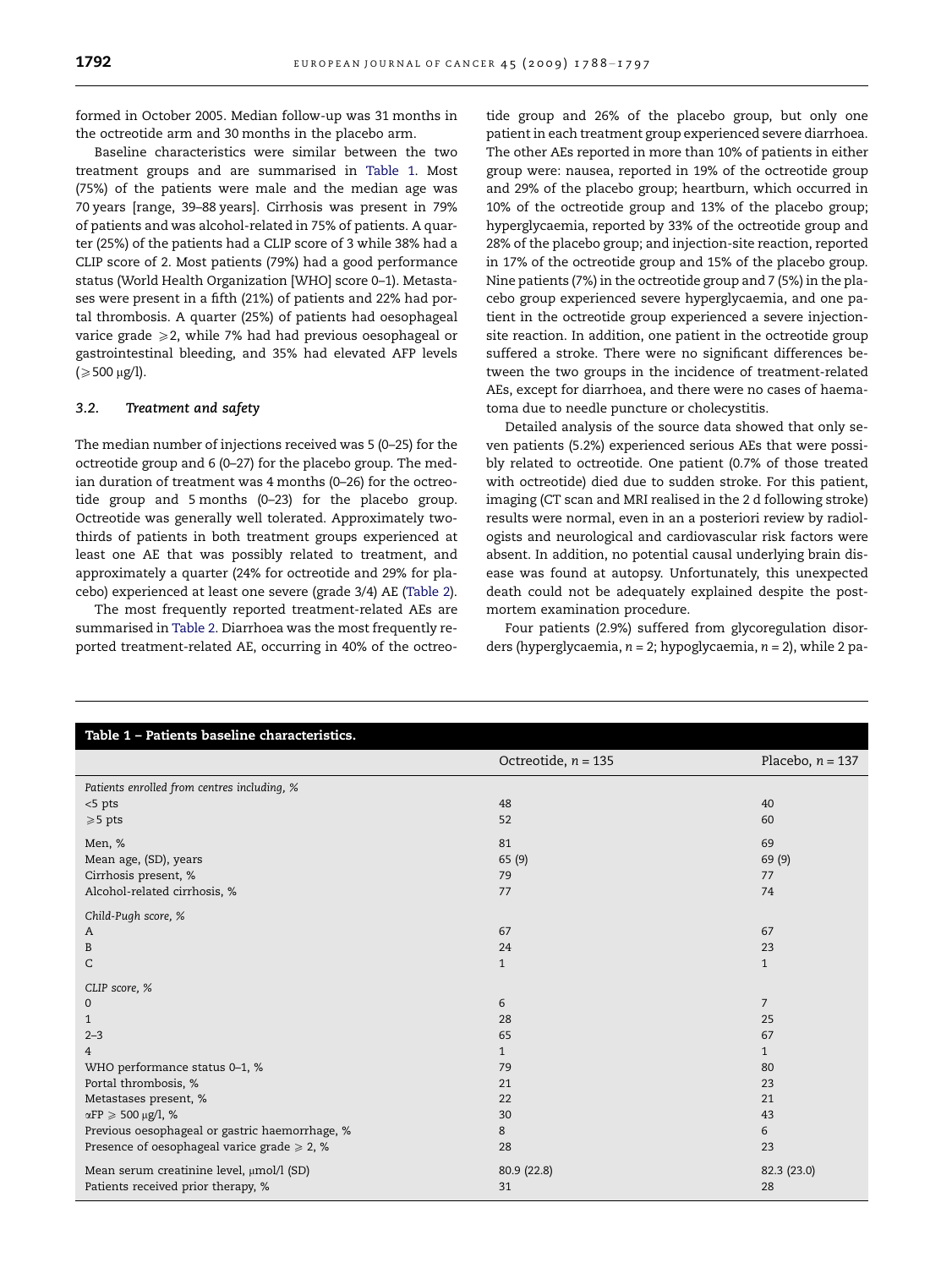<span id="page-5-0"></span>

| Table 2 - Incidence (%) of the most frequently reported adverse events during treatment with octreotide or placebo among |  |  |
|--------------------------------------------------------------------------------------------------------------------------|--|--|
| patients receiving at least one dose of treatment.                                                                       |  |  |

|                                                                    | Octreotide, $n = 135$ | Placebo, $n = 137$ | p     |
|--------------------------------------------------------------------|-----------------------|--------------------|-------|
| Patients receiving at least one dose of treatment, n               | 132                   | 133                |       |
| Patients reporting $\geq 1$ adverse event, n (%)                   |                       |                    |       |
| $\bullet$ No                                                       | 38 (28.79)            | 35 (26.32)         | 0.926 |
| $\bullet$ Yes                                                      | 88 (66.67)            | 92 (69.17)         |       |
| $\bullet$ Unknown                                                  | 6(4.55)               | 6(4.51)            |       |
| Incidence of most frequently reported AE (any grade), n (%)        |                       |                    |       |
| – Diarrhoea                                                        | 53 (40)               | 35(26)             | 0.046 |
| - Nausea                                                           | 25(19)                | 39 (29)            | 0.132 |
| - Heartburn                                                        | 13(10)                | 17(13)             | 0.692 |
| – Hyperglycaemia                                                   | 44 (33)               | 37(28)             | 0.466 |
| - Injection-site reaction                                          | 23(17)                | 20(15)             | 0.918 |
| Patients reporting $\geq 1$ grade 3/4 adverse event, n (%)         |                       |                    |       |
| $\bullet$ No                                                       | 94 (71.21)            | 88 (66.17)         | 0.966 |
| $\bullet$ Yes                                                      | 32 (24.24)            | 39 (29.32)         |       |
| $\bullet$ Unknown                                                  | 6(4.55)               | 6(4.51)            |       |
| Incidence of most frequently reported severe AE (grade 3/4), n (%) |                       |                    |       |
| – Diarrhoea                                                        | 1(0.76)               | 1(0.75)            | 0.892 |
| - Nausea                                                           | 0(0.00)               | 0(0.00)            | 0.596 |
| - Heartburn                                                        | 0(0.00)               | 0(0.00)            | 0.596 |
| – Hyperglycaemia                                                   | 9(6.82)               | 7(5.26)            | 0.702 |
| - Injection-site reaction                                          | 1(1)                  | 0(0.00)            | 0.892 |
| - Other toxicities                                                 | 24 (18)               | 36(26)             | 0.892 |

tients (1.5%) suffered from severe digestive tract disorders (diarrhoea,  $n = 1$ ; vomiting with dehydration,  $n = 1$ ).

# 3.3. Survival and tumour responses

## 3.3.1. Overall survival

At the time of the final analysis, 126 patients had died in the octreotide group and 123 in the placebo group. Median OS was 6.53 months (95% CI, 4.8–8.3) for the octreotide group and 7.03 months (95% CI, 5.43–8.53) for the placebo group. The difference between treatment groups was not statistically significant (log-rank  $p = 0.34$ , stratified log-rank  $p = 0.52$ ) (Fig. 2). OS at 6, 12 and 24 months was similar for the two treatment groups: 6 months: 56% (octreotide) versus 53% (placebo); 12 months: 28% (octreotide) versus 30% (placebo); 24 months: 8% (octreotide) versus 14% (placebo).

After adjusting for stratification criteria and significant univariate clinical characteristics at baseline (not included in CLIP staging system), multivariate Cox analyses confirmed that treatment had no significant impact on OS [\(Table 3](#page-6-0)). In contrast, CLIP > 1, WHO PS 1, WHO PS 2/3, presence of oedema and presence of metastases were independently associ-



Fig. 2 – Overall survival according to treatment arm (intent-to-treat population, n = 271) Kaplan–Meier estimate (one was lost to follow-up).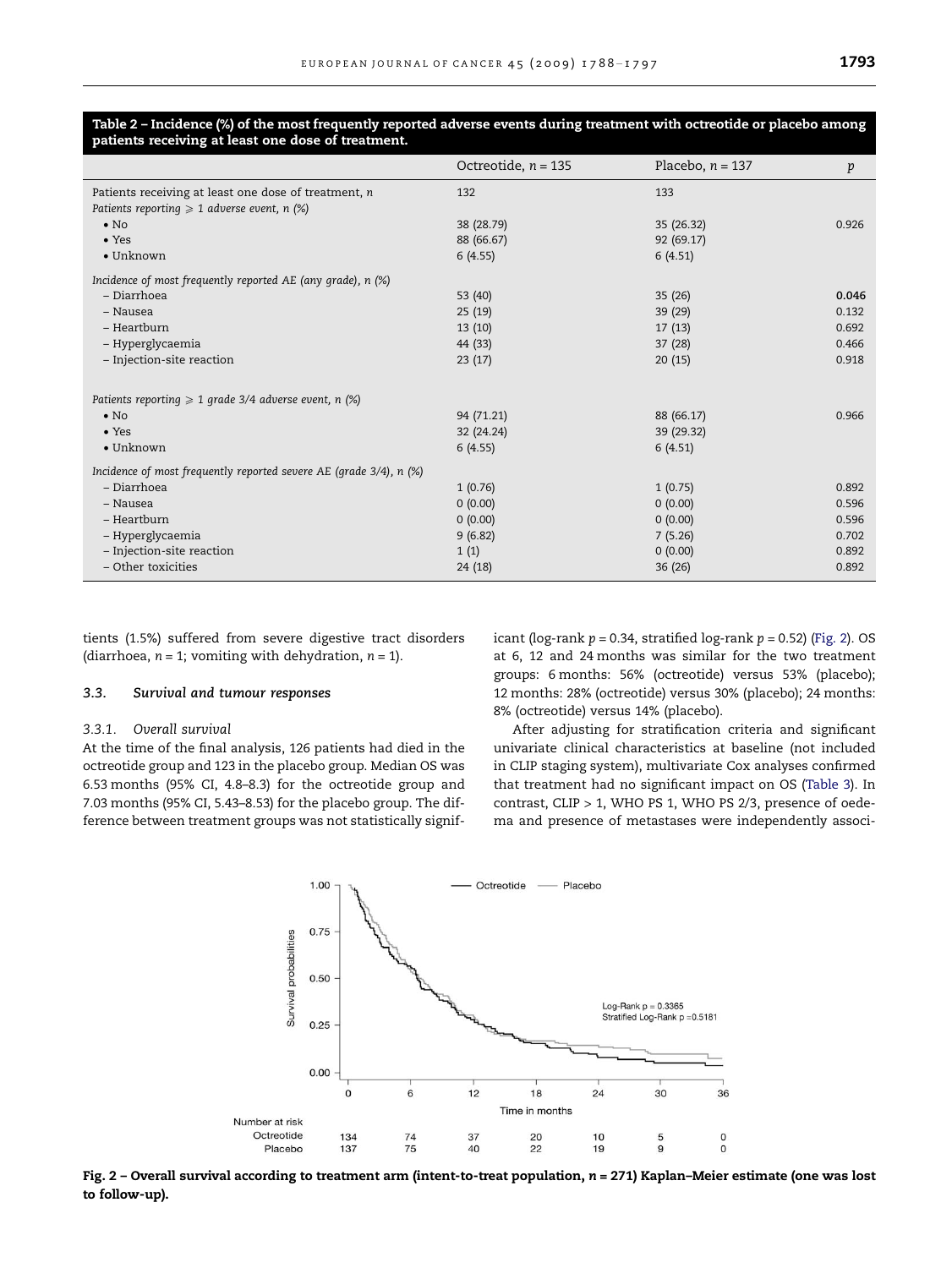<span id="page-6-0"></span>

| Table 3 - Univariate and multivariate Cox analyses of overall survival (intent-to-treat population). |                      |               |                    |                      |               |         |
|------------------------------------------------------------------------------------------------------|----------------------|---------------|--------------------|----------------------|---------------|---------|
|                                                                                                      | $n=261$              |               |                    |                      |               |         |
|                                                                                                      | Univariate COx       |               |                    | Multivariate Cox     |               |         |
|                                                                                                      | <b>HR</b>            | IC 95%        | $\boldsymbol{p}$   | <b>HR</b>            | IC 95%        | $\,p\,$ |
| Treatment                                                                                            |                      |               |                    |                      |               |         |
| Octreotide                                                                                           | $\mathbf{1}$         |               |                    | $\mathbf{1}$         |               |         |
| Placebo                                                                                              | 0.88                 | $0.69 - 1.14$ | 0.338              | 0.90                 | $0.70 - 1.17$ | 0.440   |
| Centre                                                                                               |                      |               |                    |                      |               |         |
| <5 pts included pts                                                                                  | $\mathbf{1}$         |               |                    | $\mathbf{1}$         |               |         |
| $\geqslant$ 5 pts included pts                                                                       | 0.93                 | $0.72 - 1.19$ | 0.543              | 1.17                 | $0.89 - 1.54$ | 0.260   |
| <b>CLIP</b>                                                                                          |                      |               |                    |                      |               |         |
| $\mathsf{O}\xspace$                                                                                  | $\mathbf{1}$         |               |                    | $\mathbf{1}$         |               |         |
| $\mathbf{1}$                                                                                         | 1.96                 | 1.06-3.64     | ${\leqslant}0.033$ | 1.80                 | $0.96 - 3.37$ | 0.068   |
| >1                                                                                                   | 3.28                 | 1.82-5.93     | 0.001              | 3.26                 | $1.77 - 6.00$ | 0.000   |
| Previous haemorrhage                                                                                 |                      |               |                    |                      |               |         |
| No<br>Yes                                                                                            | $\mathbf{1}$<br>0.80 | $0.49 - 1.31$ | 0.382              | $\mathbf{1}$<br>0.86 | $0.51 - 1.45$ | 0.564   |
|                                                                                                      |                      |               |                    |                      |               |         |
| Previous varice                                                                                      |                      |               |                    |                      |               |         |
| No<br>Yes                                                                                            | $\mathbf{1}$<br>1.17 | $0.88 - 1.55$ | 0.268              | $\mathbf{1}$<br>1.07 | $0.79 - 1.45$ | 0.674   |
|                                                                                                      |                      |               |                    |                      |               |         |
| WHO PS                                                                                               |                      |               |                    |                      |               |         |
| $\mathsf{O}\xspace$<br>$\mathbf{1}$                                                                  | $\mathbf{1}$<br>1.43 | $1.10 - 1.92$ | 0.017              | $\mathbf{1}$<br>1.44 | $1.06 - 1.94$ | 0.018   |
| 2/3                                                                                                  | 2.00                 | $1.40 - 2.85$ | 0.000              | 1.73                 | $1.18 - 2.53$ | 0.005   |
| Ascite                                                                                               |                      |               |                    |                      |               |         |
| No                                                                                                   | $\mathbf{1}$         |               |                    |                      |               |         |
| Yes                                                                                                  | 1.84                 | $1.32 - 2.56$ | 0.000              |                      |               |         |
| Jaundice                                                                                             |                      |               |                    |                      |               |         |
| $\rm No$                                                                                             | $\mathbf{1}$         |               |                    | $\mathbf{1}$         |               |         |
| Yes                                                                                                  | 1.42                 | $1.12 - 1.79$ | 0.004              | 1.14                 | $0.89 - 1.47$ | 0.292   |
| Oedema                                                                                               |                      |               |                    |                      |               |         |
| No                                                                                                   | $\mathbf{1}$         |               |                    | $\mathbf{1}$         |               |         |
| Yes                                                                                                  | 1.59                 | $1.33 - 1.89$ | 0.000              | 1.43                 | $1.19 - 1.72$ | 0.000   |
| Hepatomegaly                                                                                         |                      |               |                    |                      |               |         |
| No                                                                                                   | $\mathbf{1}$         |               |                    |                      |               |         |
| Yes                                                                                                  | 1.13                 | $0.99 - 1.28$ | 0.074              |                      |               |         |
| Encephalopathy                                                                                       |                      |               |                    |                      |               |         |
| NO.                                                                                                  | $\mathbf{1}$         |               |                    |                      |               |         |
| Yes                                                                                                  | 6.40                 | 1.55-26.44    | 0.010              |                      |               |         |
| Digestive haemorrhage                                                                                |                      |               |                    |                      |               |         |
| No                                                                                                   | $\mathbf{1}$         |               |                    |                      |               |         |
| Yes                                                                                                  | 0.91                 | $0.68 - 1.22$ | 0.541              |                      |               |         |
| Portal thrombosis                                                                                    |                      |               |                    |                      |               |         |
| $\rm No$                                                                                             | $\mathbf{1}$         |               |                    |                      |               |         |
| Yes                                                                                                  | 1.76                 | $1.23 - 2.50$ | 0.002              |                      |               |         |
| AFP                                                                                                  |                      |               |                    |                      |               |         |
| $< 500\,$                                                                                            | $\mathbf{1}$         |               |                    |                      |               |         |
| $\geqslant$ 500                                                                                      | 1.36                 | $1.04 - 1.83$ | 0.027              |                      |               |         |
| Cirrhosis                                                                                            |                      |               |                    |                      |               |         |
| No                                                                                                   | $\mathbf{1}$         |               |                    |                      |               |         |
| Yes                                                                                                  | 1.33                 | $0.96 - 1.84$ | 0.085              |                      |               |         |
| Child-Pugh                                                                                           |                      |               |                    |                      |               |         |
| $\mathbf A$                                                                                          | $\,1$                |               |                    |                      |               |         |
| $\rm B/C$                                                                                            | 2.05                 | $1.53 - 2.74$ | 0.000              |                      |               |         |
| Metastases                                                                                           |                      |               |                    |                      |               |         |
| $\rm No$                                                                                             | $\mathbf{1}$         |               |                    | $\mathbf{1}$         |               |         |
| Yes                                                                                                  | 1.21                 | $1.04 - 1.40$ | 0.012              | 1.28                 | $1.10 - 1.50$ | 0.002   |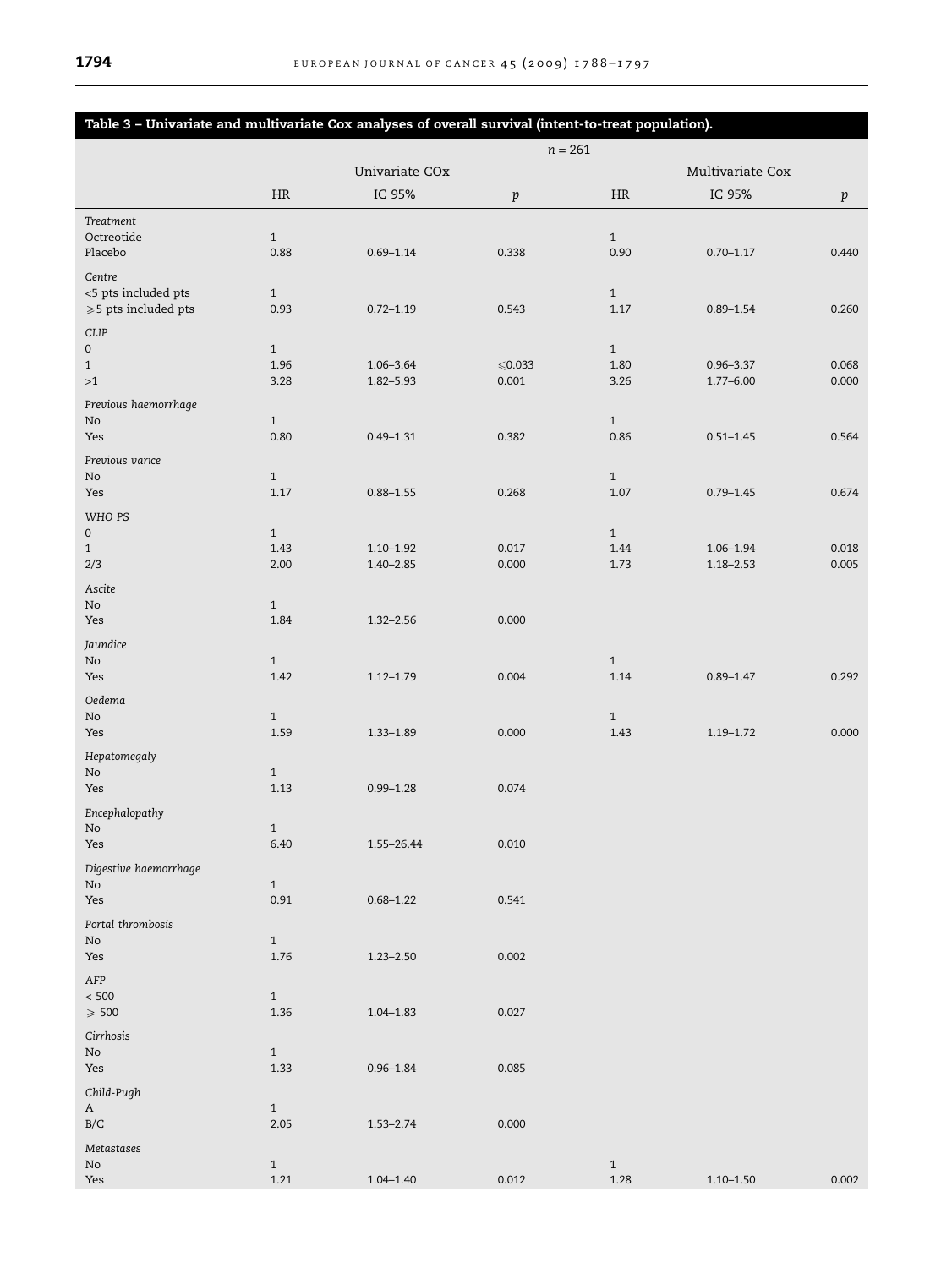| Table 3 - continued     |                            |               |       |                  |                               |   |  |
|-------------------------|----------------------------|---------------|-------|------------------|-------------------------------|---|--|
|                         |                            |               |       | $n = 261$        |                               |   |  |
|                         | Univariate CO <sub>x</sub> |               |       | Multivariate Cox |                               |   |  |
|                         | <b>HR</b>                  | IC 95%        | Ď     | <b>HR</b>        | IC 95%                        | Ď |  |
| Number of localisations |                            |               |       |                  |                               |   |  |
| Uninodular              |                            |               |       |                  |                               |   |  |
| Multinodular/diffuse    | 1.25                       | $0.93 - 1.68$ | 0.131 |                  |                               |   |  |
|                         |                            |               |       |                  | Log likelihood = $-1107.8184$ |   |  |

ated with risk of death ([Table 3\)](#page-6-0). Interaction tests between stratification criteria and treatment showed no significant interaction.

Respectively 100 patients in the octreotide group (96 deaths) and 96 in the placebo group (86 deaths) were included in the per-protocol population analysis of OS. Median OS was 6.50 months (95% CI, 4.4–8.3) for the octreotide group and 6.77 months (95% CI, 5.40–8.00) for the placebo group. The difference between treatment groups was not statistically significant (log-rank  $p = 0.34$ , stratified log-rank  $p = 0.32$ ).

## 3.3.2. Progression-free survival

At the time of the final analysis, disease progression or death had occurred in 128 patients (95%) in the octreotide group compared with 126 (92%) in the placebo group. Median progression-free survival was 3.37 months (95% CI, 3.03–4.13) for the octreotide group and 3.93 months (95% CI, 31.13– 4.09) for the placebo group. The difference between treatment groups was not statistically significant (log-rank  $p = 0.2626$ , stratified log-rank  $p = 0.5616$ ) (Fig. 3).

## 3.3.3. Tumour response

During the course of the study, four objective responses were observed in the placebo group – one complete response and three partial responses. The complete response lasted for 3.4 months. There were no objective responses achieved in the octreotide group, although 33% of patients achieved stable disease.

#### 3.3.4. Quality of life

The median time until definitive global health score deterioration (according to QLQ-C30) was 2.3 months (95% CI, 1.4– 3.7) in the octreotide group and 4 months (95% CI, 2.2–5.7) in the placebo group. The difference between treatment groups approached statistical significance (log-rank  $p = 0.09$ , stratified  $log-rank p = 0.033$ ).

## 4. Discussion

This is the third and largest randomised placebo-controlled study of the efficacy and safety of octreotide in the treatment of patients with advanced HCC.

After the publication of the preliminary study by Kouroumalis and colleagues, $^{13}$  $^{13}$  $^{13}$  two randomised placebo-controlled studies were published. In a randomised controlled trial involving 70 patients, Yuen and colleagues<sup>[16](#page-9-0)</sup> reported no survival benefit compared with placebo for long-acting octreotide (1.9 versus 2 months). In a European randomised controlled trial involving 120 patients, Becker and colleagues $17$  also reported no survival benefit for long-acting octreotide compared with placebo (4.7 versus 5.3 months).

In general, the results of our study confirm those of the previous two placebo randomised studies, $16,17$  reporting that long-acting octreotide is well tolerated but does not prolong OS or progression-free survival, nor does it induce objective responses. In our study, the median OS was 6.7 months with octreotide, and was somewhat longer than that reported by



Fig. 3 – Progression-free survival according to treatment arm (intent-to-treat population, n = 271), Kaplan–Meier estimate.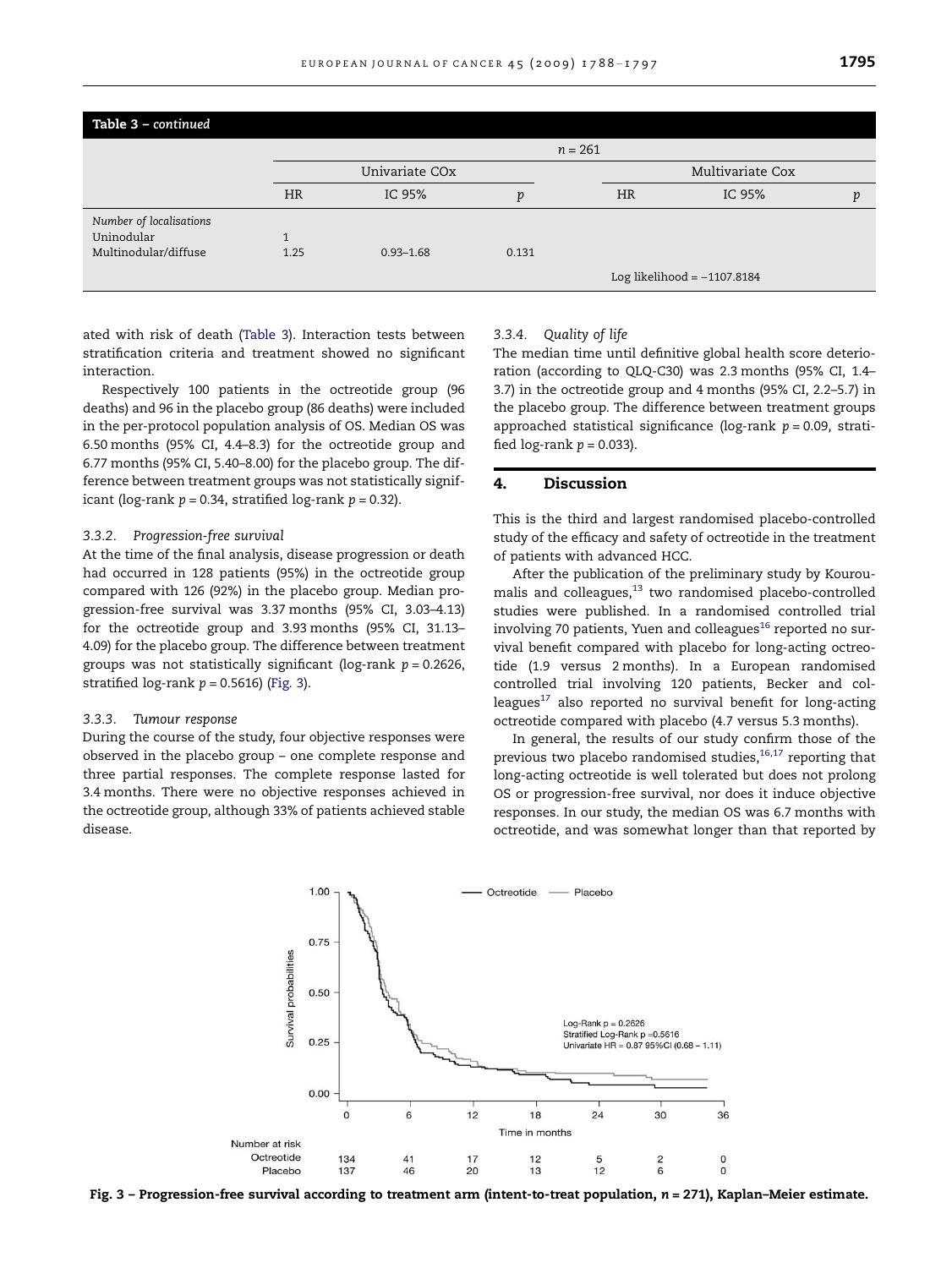Becker et al. (4.7 months) and Yuen et al. (1.9 months). This may well reflect differences in the patient populations regarding aetiology (mainly of viral origin in the Chinese study) and severity of liver disease. In our study, a third of patients achieved disease stability during treatment with octreotide but no patients achieved objective responses. Similar results were shown in the other two randomised studies. Furthermore our study highlights that quality of life using time until definitive deterioration of global health score could have been altered by octreotide. It is a surprising result since we have performed a double blind randomisation and PFS as well as tolerance did not differ between arms. Nevermind in cirrhotic patients with cancer, this impairment of quality of life may be a consequence of the natural history of cirrhosis or of tumour progression or of treatment-related toxicities. While it reinforces results of absence of octreotide efficacy in health outcomes we are currently investigating the longitudinal quality of life to explain more precisely this treatment impact.

These results are in contrast to those reported from an earlier study that showed a significant survival benefit for octreo-tide versus no treatment (OS: [13](#page-9-0) versus 4 months,  $p = 0.002$ ).<sup>13</sup> This study involved a smaller patient population  $(n = 58)$  and there was no administration of placebo in the patients of the control group. Thus the results may be less reliable and could reflect differences between the two treatment groups.

Two other non-randomised studies have also reported suggested survival benefits for octreotide compared with control groups. Dimitroulopoulos et al.<sup>[18](#page-9-0)</sup> reported a median OS of 7.7 months for treatment with octreotide (given three times daily for the first 6 weeks followed by a monthly administration of the long-acting formulation) compared with 4 months for patients who were unable to receive treatment ( $p = 0.037$ ). However, the fact that patients in the control group were unable to receive treatment suggests that the difference in OS may reflect differences in the patient populations rather than the effect of treatment with octreotide. The other study to report a survival benefit for octreotide compared OS for 32 patients with inoperable HCC who received octreotide with that of a historical control group of 27 untreated patients.<sup>19</sup> Median OS for the octreotide group was 15 months compared with 8 months for the historical control group. As in our study, no patients achieved objective responses, but the tumour remained stable or regressed in 40% of patients. Again, the difference in survival between the two groups in this study may well have reflected differences in the two patient populations rather than the effects of octreotide.

The results from all studies suggest that octreotide is generally well tolerated. In the three randomised studies that re-ported on AEs (our study, the German study<sup>[17](#page-9-0)</sup> and the Greek study<sup>[13](#page-9-0)</sup>), the most commonly reported AE was mild diarrhoea, a known side effect of octreotide. This was reported in 40% of patients in our study and the Greek study, and in 27% in the German study. The other clinically significant adverse effect was fluctuations in glucose control, another known side effect of octreotide. In our study, a third of patients experienced hyperglycaemia, which was severe in 7% of patients. However, the incidence of hyperglycaemia was only slightly lower in the placebo group (any grade, 28%; severe, 5%).

The results reported from the three randomised placebocontrolled studies, which have involved 462 patients in total, suggest that octreotide does not improve OS in patients with advanced HCC. However, some authors believe it is possible that octreotide may benefit a subgroup of patients whose tumours express high levels of the somatostatin receptor. This hypothesis is supported by the results of a study that assessed the level of receptor expression in patients with HCC and then randomised those with high levels of expression to receive octreotide or placebo.<sup>12</sup> In this subgroup, median OS was significantly higher in patients receiving octreotide (45 versus 27 weeks), and survival in the placebo group was similar to that in patients with low receptor levels (who did not receive octreotide). Moreover, a recent study revealed that 35% of the HCC had an increased 111IN-pentetreotide uptake at scintigraphy[.20](#page-9-0) This could warrant further investigation, in this specific subgroup, given the favourable safety profile of octreotide.

Four objective responses (2.9%) were observed in the placebo group – one complete response and three partial re-sponses, as assessed according to RECIST criteria.<sup>[15](#page-9-0)</sup> This phenomenon is somewhat surprising but in fact was already described in the literature. Objective responses were documented in randomised trials evaluating chemoembolisation, sorafenib or long-acting octreotide in 7.6%, 1% and 12.5% of the patients in the placebo or control group patients, respectively.<sup>7,16,21</sup> So, it could be considered as a common, but a rare, phenomenon. Two explanations might be advanced: in one hand, some cases of spontaneous regression of large HCC has been reported in the literature yet, $22$  and in the other hand it is now considered that classical RECIST criteria are somewhat inadequate for response assessment in patients with HCC.<sup>6</sup>

Recently a significant OS benefit for the targeted therapy, sorafenib, was reported in patients with inoperable HCC.<sup>7</sup> The therapeutic benefit of sorafenib has been demonstrated in a large double blind placebo-controlled phase III study (SHARP trial) which reported an improvement in OS for sorafenib over placebo  $(p = 0.0006)$ ; median OS was 10[.7](#page-9-0) months versus 7.9 months.<sup>7</sup> These results prompted the FDA and EMEA to approve sorafenib for treatment of HCC. Thus, this targeted therapy has become the new standard systemic treatment for patients with HCC.

However, in the SHARP trial, the incidence of severe diarrhoea was greater in the sorafenib group than in the placebo group (11% versus 2%), as was the incidence of severe hand–foot skin reaction (8% versus 1%), an AE that can seriously impact the quality of life of patients. Octreotide is not associated with hand-foot skin reaction and has a much lower incidence of severe diarrhoea than sorafenib. Thus, it could be appropriate to draw a randomised trial in patients whose tumours express high levels of the somatostatin receptor in the aim of identifying a subgroup of patients who could benefit from octreotide. If so, these patients under treatment might retain a better quality of life during their final months. Moreover one could speculate on possible benefits of combining sorafenib with octreotide. Preliminary results suggesting the feasibility of this combination were recently reported.[23](#page-9-0)